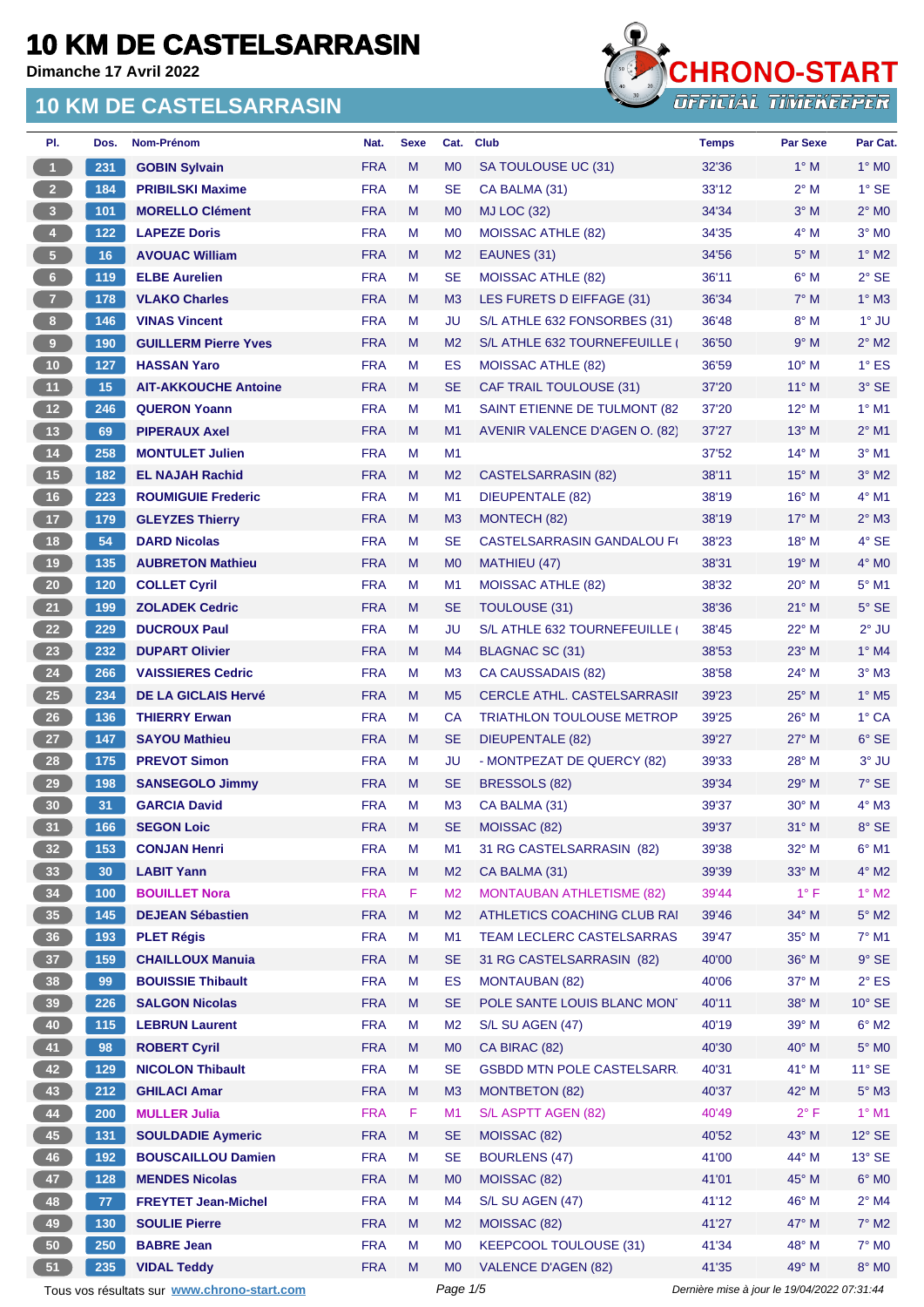**Dimanche 17 Avril 2022**

#### **10 KM DE CASTELSARRASIN**



| PI.             | Dos.           | Nom-Prénom                   | Nat.       | <b>Sexe</b> | Cat.           | <b>Club</b>                        | <b>Temps</b> | <b>Par Sexe</b> | Par Cat.                   |
|-----------------|----------------|------------------------------|------------|-------------|----------------|------------------------------------|--------------|-----------------|----------------------------|
| 52              | 247            | <b>ARES Laurent</b>          | <b>FRA</b> | M           | M <sub>2</sub> | MOISSAC ATHLE (82)                 | 41'41        | $50^\circ$ M    | $8^\circ$ M2               |
| 53              | 241            | <b>BONNEFOY Florian</b>      | <b>FRA</b> | M           | M1             | MOISSAC (82)                       | 41'43        | 51° M           | $8^\circ$ M1               |
| 54              | 107            | <b>DAUJEAN Arnaud</b>        | <b>FRA</b> | M           | M <sub>2</sub> | <b>COURIR A MONTECH (82)</b>       | 41'57        | 52° M           | $9^\circ$ M2               |
| 55              | 243            | <b>MAURY Stéphanie</b>       | <b>FRA</b> | F           | M1             | <b>TOULOUSE (31)</b>               | 41'57        | 3° F            | $2^{\circ}$ M1             |
| 56              | 142            | <b>MIEULET Mathieu</b>       | <b>FRA</b> | M           | M <sub>0</sub> | LAFITTOIS TRAIL (82)               | 41'59        | $53^\circ$ M    | $9°$ MO                    |
| 57              | 186            | <b>OUAHID Sophian</b>        | <b>FRA</b> | м           | <b>SE</b>      | 31RG (82)                          | 42'05        | 54° M           | $14^{\circ}$ SE            |
| 58              | 236            | <b>MOULINIÉ Julien</b>       | <b>FRA</b> | M           | M1             | <b>AGEN (47)</b>                   | 42'10        | $55^{\circ}$ M  | $9°$ M1                    |
| 59              | 33             | <b>VIGNAL éric</b>           | <b>FRA</b> | M           | M <sub>2</sub> | CA BALMA (31)                      | 42'22        | $56^{\circ}$ M  | $10^{\circ}$ M2            |
| 60              | 49             | <b>DEUNF Philipe</b>         | <b>FRA</b> | M           | M4             | <b>TEAM PICARD CASTELSARRASIN</b>  | 42'25        | $57^\circ$ M    | $3°$ M4                    |
| 61              | 202            | <b>JOUVE Pierre</b>          | <b>FRA</b> | M           | <b>SE</b>      | <b>TEAMRUNNING (82)</b>            | 42'30        | $58^{\circ}$ M  | $15^\circ$ SE              |
| 62              | 88             | <b>CHEILLETZ Xavier</b>      | <b>FRA</b> | M           | M <sub>2</sub> | <b>VELAY ATHLETISME (43)</b>       | 42'33        | 59° M           | $11^{\circ}$ M2            |
| 63              | 43             | <b>BERNÈDE Nicolas</b>       | <b>FRA</b> | М           | M <sub>1</sub> | CASTELSARRASIN (82)                | 42'35        | 60° M           | 10° M1                     |
| 64              | 144            | <b>SERVAT Nicolas</b>        | <b>FRA</b> | M           | M1             | <b>CLUB ATHLETIQUE CAUSSADAIS</b>  | 42'43        | $61^\circ$ M    | $11^{\circ}$ M1            |
| 65              | 47             | <b>CORDIER Stéphanie</b>     | <b>FRA</b> | F           | M <sub>0</sub> | LAUNAGUET (31)                     | 42'44        | $4^{\circ}$ F   | $1^\circ$ MO               |
| 66              | 254            | <b>TARIME Chahardine</b>     | <b>FRA</b> | M           | M <sub>0</sub> |                                    | 42'45        | $62^{\circ}$ M  | 10° MO                     |
| 67              | 84             | <b>GUÉRIN Christophe</b>     | <b>FRA</b> | M           | M <sub>1</sub> | <b>CASTELSARRASIN (82)</b>         | 42'49        | 63° M           | 12° M1                     |
| 68              | 228            | <b>NAVARRE Amélie</b>        | <b>FRA</b> | F           | M1             | S/L ASPTT AGEN (47)                | 42'51        | $5^{\circ}$ F   | $3°$ M1                    |
| 69              | 23             | <b>GRILLET Philippe</b>      | <b>FRA</b> | M           | M <sub>6</sub> | <b>CERCLE ATHL, CASTELSARRASII</b> | 42'52        | 64° M           | $1^\circ$ M6               |
| 70              | 25             | <b>MOLLES Isabelle</b>       | <b>FRA</b> | F           | <b>SE</b>      | <b>MONTAUBAN ATHLETISME (82)</b>   | 43'00        | $6^{\circ}$ F   | $1^\circ$ SE               |
| 71              | 252            | <b>PAVIET Denis</b>          | <b>FRA</b> | M           | M1             | <b>MOISSAC ATHLE (82)</b>          | 43'21        | $65^{\circ}$ M  | 13° M1                     |
| 72              | 255            | <b>FERREIRA Nicolas</b>      | <b>FRA</b> | M           | M1             |                                    | 43'21        | $66^{\circ}$ M  | 14° M1                     |
| 73              | 220            | <b>ROGEREAU Rene</b>         | <b>FRA</b> | M           | M <sub>1</sub> | <b>GSBDD MTN/POLE CASTELSARR.</b>  | 43'22        | $67^\circ$ M    | 15° M1                     |
| 74              | 163            | <b>NICOLLE Corentin</b>      | <b>FRA</b> | M           | <b>SE</b>      | 31 RG CASTELSARRASIN (82)          | 43'24        | $68^\circ$ M    | $16^\circ$ SE              |
| 75              | 204            | <b>IBRAHIM Hamidou</b>       | <b>FRA</b> | M           | M <sub>1</sub> | <b>LAFFITOIS TRAIL (82)</b>        | 43'31        | $69^\circ$ M    | 16° M1                     |
| 76              | 158            | <b>BRUNDALLER Frantz</b>     | <b>FRA</b> | M           | M <sub>0</sub> | 31 RG CASTELSARRASIN (82)          | 43'31        | $70^\circ$ M    | $11^\circ$ MO              |
| 77              | 237            | <b>LEFEVRE Michaël</b>       | <b>FRA</b> | M           | M <sub>1</sub> | CIEC (82)                          | 43'32        | 71° M           | 17° M1                     |
| 78              | 59             | <b>BODEN Antoine</b>         | <b>FRA</b> | M           | M1             | MERVILLE (31)                      | 43'38        | 72° M           | 18° M1                     |
| $\bf 79$        | 239            | <b>KULWIKOWSKI Olivier</b>   | <b>FRA</b> | M           | M <sub>2</sub> | CA BIRAC (82)                      | 43'40        | $73^\circ$ M    | $12^{\circ}$ M2            |
| 80              | 64             | <b>MACHADO Celine</b>        | <b>FRA</b> | F           | M <sub>2</sub> | STADE TOULOUSAIN ATHLETISM         | 43'45        | $7^\circ$ F     | $2^{\circ}$ M2             |
| 81              | $\boxed{183}$  | <b>FOURGEAUD Patrick</b>     | <b>FRA</b> | M           | M <sub>3</sub> | <b>COURIR A MONTECH/ TEAM BINC</b> | 43'46        | $74^\circ$ M    | $6^\circ$ M3               |
| 82              | 124            | <b>PLECHOT Julien</b>        | <b>FRA</b> | M           | M <sub>0</sub> | MOISSAC ATHLE (82)                 | 43'51        | 75° M           | 12° M <sub>0</sub>         |
| 83              | 83             | <b>CANDELON Sébastien</b>    | <b>FRA</b> | M           | M <sub>2</sub> | TRAIL ET FINZERB' (82)             | 44'02        | 76° M           | $13^{\circ}$ M2            |
| 84              | 26             | <b>FALGA Laurent</b>         | <b>FRA</b> | M           | M4             | <b>SAINT PORQUIER (82)</b>         | 44'06        | 77° M           | $4^\circ$ M4               |
| 85              | 13             | <b>ROBERT-DINAM Alain</b>    | <b>FRA</b> | М           | M <sub>3</sub> | <b>BARRY D ISLEMADE (82)</b>       | 44'06        | 78° M           | $7^\circ$ M3               |
| 86              | 132            | <b>LOSEGO Cedric</b>         | <b>FRA</b> | M           | M1             | <b>CASTELSARRASIN (82)</b>         | 44'14        | 79° M           | 19° M1                     |
| 87              | 160            | <b>KECK Ariiura</b>          | <b>FRA</b> | M           | ES             | 31 RG CASTELSARRASIN (82)          | 44'31        | 80° M           | $3^\circ$ ES               |
| 88              | 9 <sup>°</sup> | <b>BEZULIER Daniel</b>       | <b>FRA</b> | M           | M3             | GRISOLLES (82)                     | 44'36        | 81° M           | $8^\circ$ M3               |
| 89              | 65             | <b>LEFEVRE Bruno</b>         | <b>FRA</b> | M           | M <sub>5</sub> | PORTET ATHLETIC CLUB (31)          | 44'43        | 82° M           | $2^{\circ}$ M <sub>5</sub> |
| 90 <sub>o</sub> | 210            | <b>JOFFRE Emile</b>          | <b>FRA</b> | M           | <b>SE</b>      | <b>MIRAMONT DE QUERCY (82)</b>     | 44'43        | 83° M           | $17^\circ$ SE              |
| 91              | 56             | <b>MORENO Romain</b>         | <b>FRA</b> | M           | <b>SE</b>      | TEAMRUNNING82 (82)                 | 44'43        | 84° M           | $18^\circ$ SE              |
| 92              | 93             | <b>MIQUEL Pierre</b>         | <b>FRA</b> | M           | M <sub>0</sub> | CASTEL GANDALOU FC (82)            | 44'47        | 85° M           | 13° MO                     |
| 93              | 262            | <b>LERAY Damien</b>          | <b>FRA</b> | М           | M <sub>0</sub> | <b>TRAIL BOUDOU (82)</b>           | 45'04        | 86° M           | 14° M <sub>0</sub>         |
| 94              | $111$          | <b>MORIN Nicolas</b>         | <b>FRA</b> | M           | M1             | UNION ATHLETIQUE NOHICOISE         | 45'04        | 87° M           | $20^\circ$ M1              |
| 95              | 39             | <b>ROUSSEL Antoine</b>       | <b>FRA</b> | M           | <b>SE</b>      | <b>TOULOUSE (31)</b>               | 45'20        | 88° M           | $19^\circ$ SE              |
| 96              | 260            | <b>BECAIS Nicolas</b>        | <b>FRA</b> | M           | M <sub>2</sub> |                                    | 45'21        | 89° M           | 14° M2                     |
| 97              | 207            | <b>FEGNE Sebastien</b>       | <b>FRA</b> | M           | M1             | <b>CASTELFERRUS (82)</b>           | 45'23        | $90^\circ$ M    | $21^{\circ}$ M1            |
| 98              | 143            | <b>BOTTREAU Isabelle</b>     | <b>FRA</b> | F.          | M <sub>3</sub> | <b>CERCLE ATHL. CASTELSARRASII</b> | 45'25        | $8^{\circ}$ F   | $1^\circ$ M3               |
| 99              | 225            | <b>LE COSSEC Annick</b>      | <b>FRA</b> | F           | M <sub>6</sub> | ATHLE 632* (31)                    | 45'39        | $9^{\circ}$ F   | $1^\circ$ M6               |
| 100             | 242            | <b>MORVAN Lilian</b>         | <b>FRA</b> | M           | <b>SE</b>      | LOMBEZ (32)                        | 45'45        | $91^\circ$ M    | $20^\circ$ SE              |
| 101             | 90             | <b>CHICHARRO BRETON Alba</b> | <b>FRA</b> | F           | JU             | S/L ATHLE 632 TOURNEFEUILLE (      | 45'45        | $10^{\circ}$ F  | $1^\circ$ JU               |
| $102$           | 211            | <b>YOUSFI Hassane</b>        | <b>FRA</b> | M           | M4             | LES FURETS D EIFFAGE (32)          | 45'45        | 92° M           | $5^\circ$ M4               |

Tous vos résultats sur **[www.chrono-start.com](https://www.chrono-start.com/)** Page 2/5 Page 2/5 Dernière mise à jour le 19/04/2022 07:31:44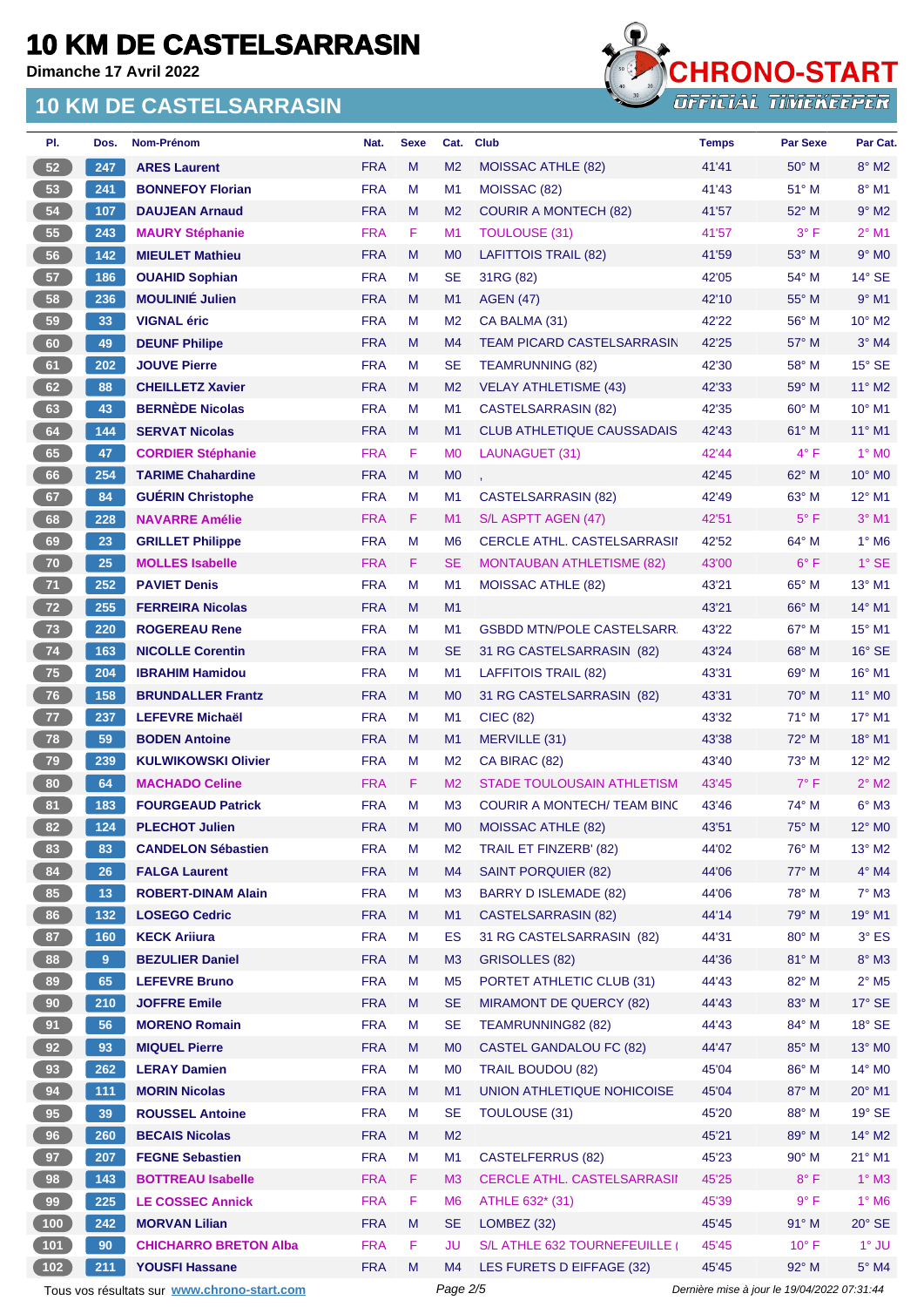**Dimanche 17 Avril 2022**

#### **10 KM DE CASTELSARRASIN**



| PI.           | Dos.  | Nom-Prénom                       | Nat.       | <b>Sexe</b> | Cat.           | <b>Club</b>                          | <b>Temps</b> | <b>Par Sexe</b> | Par Cat.             |
|---------------|-------|----------------------------------|------------|-------------|----------------|--------------------------------------|--------------|-----------------|----------------------|
| (103)         | 196   | <b>LASTRA Claudio</b>            | <b>FRA</b> | M           | M <sub>3</sub> | AC GIGOUZAC SAINT GERMAIN (          | 45'53        | $93^\circ$ M    | $9°$ M3              |
| 104           | $102$ | <b>DELZERS Damien</b>            | <b>FRA</b> | M           | <b>SE</b>      | BRESSOLS J'Y COURS (82)              | 45'54        | $94^{\circ}$ M  | $21^\circ$ SE        |
| 105           | 118   | <b>BARCELLA Celine</b>           | <b>FRA</b> | F           | M <sub>2</sub> | <b>MOISSAC ATHLE (82)</b>            | 45'55        | $11^{\circ}$ F  | $3°$ M2              |
| $106$         | 222   | <b>DAGICOUR Tom</b>              | <b>FRA</b> | M           | ES             | <b>TOAC ORIENTATION (31)</b>         | 45'57        | $95^{\circ}$ M  | $4^{\circ}$ ES       |
| 107           | 161   | <b>PANTHOU Sylvain</b>           | <b>FRA</b> | M           | ES             | 31 RG CASTELSARRASIN (82)            | 45'57        | $96^\circ$ M    | $5^\circ$ ES         |
| 108           | 67    | <b>LE GALL Pauline</b>           | <b>FRA</b> | F           | M <sub>0</sub> | <b>AVENIR VALENCE D'AGEN O. (82)</b> | 46'17        | $12^{\circ}$ F  | $2^{\circ}$ MO       |
| 109           | 106   | <b>ISSANCHOU Cyril</b>           | <b>FRA</b> | M           | M <sub>2</sub> | <b>FRELONS BARRY MEAUZACAIS (</b>    | 46'41        | 97° M           | 15° M2               |
| 110           | 37    | <b>QUINTARD Jérôme</b>           | <b>FRA</b> | M           | <b>SE</b>      | <b>CASTELSARRASIN (82)</b>           | 46'50        | $98^\circ$ M    | 22° SE               |
| (111)         | 92    | <b>CHAUCHARD Francois</b>        | <b>FRA</b> | M           | M <sub>0</sub> | FENOUILLET (31)                      | 46'52        | 99° M           | 15° MO               |
| 112           | 191   | <b>RAYNAL Regis</b>              | <b>FRA</b> | M           | <b>SE</b>      | ROQUECOR (82)                        | 46'53        | $100^\circ$ M   | $23^\circ$ SE        |
| $\boxed{113}$ | 133   | <b>LUCAS Matthieu</b>            | <b>FRA</b> | M           | M <sub>0</sub> | NOUSTY (64)                          | 47'05        | $101^\circ$ M   | $16^\circ$ MO        |
| $\boxed{114}$ | 72    | <b>CLEDE Lilian</b>              | <b>FRA</b> | M           | M <sub>3</sub> | AVENIR VALENCE D'AGEN O. (82)        | 47'08        | $102^\circ$ M   | $10^{\circ}$ M3      |
| $115$         | 244   | <b>DEAUZE Philippe</b>           | <b>FRA</b> | M           | M <sub>3</sub> | <b>TRIPOTES TEAM (82)</b>            | 47'09        | $103^\circ$ M   | $11^\circ$ M3        |
| 116           | 137   | <b>ZAIBAK Emmanuelle</b>         | <b>FRA</b> | F           | M <sub>1</sub> | <b>MONTAUBAN (82)</b>                | 47'16        | $13^{\circ}$ F  | $4^{\circ}$ M1       |
| $\boxed{117}$ | 188   | <b>AUGUSTE Nicolas</b>           | <b>FRA</b> | M           | <b>SE</b>      | <b>GSBDD MTN/POLE CASTELSARR</b>     | 47'28        | $104^\circ$ M   | $24^{\circ}$ SE      |
| $\boxed{118}$ | 68    | <b>MILHONE Michael</b>           | <b>FRA</b> | M           | M <sub>0</sub> | AVENIR VALENCE D'AGEN O. (82)        | 47'30        | $105^\circ$ M   | 17° M0               |
| $119$         | 257   | <b>MICHELETTO Stephane</b>       | <b>FRA</b> | M           | M <sub>2</sub> |                                      | 47'30        | $106^\circ$ M   | 16° M2               |
| 120           | 221   | <b>TERRASSON Arnaud</b>          | <b>FRA</b> | M           | M <sub>1</sub> | ANDREA ONESTLA! / FRELONS E          | 47'39        | $107^\circ$ M   | 22° M1               |
| $121$         | 165   | <b>TETUAEARO Tema</b>            | <b>FRA</b> | M           | <b>SE</b>      | 31 RG CASTELSARRASIN (82)            | 47'47        | $108^\circ$ M   | $25^\circ$ SE        |
| $122$         | 151   | <b>FABRE Trystan</b>             | <b>FRA</b> | M           | <b>SE</b>      | 31 RG CASTELSARRASIN (82)            | 48'03        | $109^\circ$ M   | 26° SE               |
| 123           | 152   | <b>MARSAULT Jimmy</b>            | <b>FRA</b> | M           | M1             | 31 RG CASTELSARRASIN (82)            | 48'17        | $110^\circ$ M   | $23^\circ$ M1        |
| $124$         | 117   | <b>NONES Camille</b>             | <b>FRA</b> | F.          | CA             | <b>MOISSAC ATHLE (82)</b>            | 48'36        | $14^{\circ}$ F  | $1^\circ$ CA         |
| 125           | 180   | <b>ROUSSET Stephane</b>          | <b>FRA</b> | M           | M1             | <b>CORBARIEU (82)</b>                | 48'38        | $111^\circ$ M   | $24^{\circ}$ M1      |
| 126           | 150   | <b>FLAK David</b>                | <b>FRA</b> | M           | M <sub>0</sub> | <b>ENFILE TES BASKETS GRENADE</b>    | 48'45        | $112^\circ$ M   | $18^\circ$ MO        |
| 127           | 75    | <b>SUAREZ Guy</b>                | <b>FRA</b> | M           | M7             | AC GIGOUZAC SAINT GERMAIN (          | 48'59        | $113^\circ$ M   | $1^\circ$ M7         |
| $128$         | 157   | <b>RIVET Nicolas</b>             | <b>FRA</b> | M           | <b>SE</b>      | 31 RG CASTELSARRASIN (82)            | 49'02        | $114^\circ$ M   | $27^\circ$ SE        |
| 129           | 154   | <b>KERDUDOU Samuel</b>           | <b>FRA</b> | M           | M1             | 31 RG CASTELSARRASIN (82)            | 49'02        | 115° M          | $25^{\circ}$ M1      |
| 130           | 215   | <b>MARTY Marilyne</b>            | <b>FRA</b> | F           | M <sub>1</sub> | <b>TRAIL DE BOUDOU (82)</b>          | 49'03        | $15^{\circ}$ F  | $5^{\circ}$ M1       |
| 131           | 213   | <b>DENAT Nicolas</b>             | <b>FRA</b> | M           | M <sub>2</sub> | TRAIL DE BOUDOU (82)                 | 49'03        | $116^\circ$ M   | $17^\circ$ M2        |
| 132           | 217   | <b>PAGES Sylvain</b>             | <b>FRA</b> | M           | M <sub>2</sub> | CASTELSARRASIN (82)                  | 49'10        | $117^\circ$ M   | $18^\circ$ M2        |
| $(133)$       | 218   | <b>PAGES Antonin</b>             | <b>FRA</b> | M           | CA             | MOISSAC ATHLE (82)                   | 49'11        | 118° M          | $2^{\circ}$ CA       |
| 134           | 156   | <b>CORNEC Marius</b>             | <b>FRA</b> | M           | SE             | 31 RG CASTELSARRASIN (82)            | 49'12        | $119^\circ$ M   | 28° SE               |
| $\boxed{135}$ | 140   | <b>GONZALEZ Marie</b>            | <b>FRA</b> | F           | <b>SE</b>      | <b>AVENIR VALENCE D'AGEN O. (82)</b> | 49'13        | $16^{\circ}$ F  | $2°$ SE              |
| $136$         | 155   | <b>SIVA Alexandra</b>            | <b>FRA</b> | F.          | <b>SE</b>      | 31 RG CASTELSARRASIN (82)            | 49'13        | $17^{\circ}$ F  | $3°$ SE              |
| (137)         | 45    | <b>DELAGE Jean-Christophe</b>    | <b>FRA</b> | M           | M <sub>3</sub> | EUROVIA (82)                         | 49'20        | 120° M          | $12^{\circ}$ M3      |
| 138           | 89    | <b>PAREJA Karine</b>             | <b>FRA</b> | F           | M <sub>2</sub> | <b>VELAY ATHLETISME (43)</b>         | 49'23        | $18^{\circ}$ F  | $4^\circ$ M2         |
| (139)         | 81    | <b>CHOUKRI Miloud</b>            | <b>FRA</b> | M           | M1             | CASTELSARRASIN (82)                  | 49'43        | $121^\circ$ M   | 26° M1               |
| 140           | 46    | <b>MORTIER Damien</b>            | <b>FRA</b> | M           | M <sub>0</sub> | <b>LABASTIDE DU TEMPLE (82)</b>      | 49'44        | 122° M          | 19° M <sub>0</sub>   |
| $141$         | 162   | <b>COUTURIER Michael</b>         | <b>FRA</b> | M           | <b>SE</b>      | 31 RG CASTELSARRASIN (82)            | 49'54        | 123° M          | $29°$ SE             |
| $142$         | 70    | <b>ROUCHY Carole</b>             | <b>FRA</b> | F           | M <sub>2</sub> | <b>AVENIR VALENCE D'AGEN O. (82)</b> | 49'58        | $19^{\circ}$ F  | $5^\circ$ M2         |
| (143)         | 205   | <b>FEGNE Jerome</b>              | <b>FRA</b> | M           | <b>SE</b>      | CASTELMAYRAN (82)                    | 50'11        | $124^\circ$ M   | $30^\circ$ SE        |
| $\boxed{144}$ | 58    | <b>CAZALENS Jean</b>             | <b>FRA</b> | M           | M7             | CA BIRAC (82)                        | 50'22        | $125^\circ$ M   | $2^{\circ}$ M7       |
| 145           | 62    | <b>KATBIE Alexis</b>             | <b>FRA</b> | M           | M <sub>3</sub> | TOULOUSE (31)                        | 50'24        | $126^\circ$ M   | $13^\circ$ M3        |
| $146$         | 195   | <b>SANCHEZ Stéphane</b>          | <b>FRA</b> | M           | M <sub>2</sub> | <b>BEAUMONT DE LOMAGNE (82)</b>      | 50'24        | $127^\circ$ M   | $19°$ M <sub>2</sub> |
| $147$         | $103$ | <b>GERNON Jeremy</b>             | <b>FRA</b> | M           | <b>ES</b>      | TEAM PICARD CASTELSARRASIN           | 50'28        | 128° M          | $6^{\circ}$ ES       |
| 148           | 187   | <b>GILLET Nicolas</b>            | <b>FRA</b> | M           | M1             | LAFRANCAISE (82)                     | 50'29        | 129° M          | $27^\circ$ M1        |
| $149$         | 104   | <b>DEUNF Charlig</b>             | <b>FRA</b> | M           | <b>SE</b>      | TEAM PICARD CASTELSARRASIN           | 50'38        | 130° M          | $31^\circ$ SE        |
| $150$         | 233   | <b>LEMEUR Pascal</b>             | <b>FRA</b> | M           | M <sub>6</sub> | ATHLE 632* (31)                      | 50'53        | $131^\circ$ M   | $2^{\circ}$ M6       |
| 151           | 80    | <b>PAILLAS Jean Christophe</b>   | <b>FRA</b> | M           | M1             | LE VERNET (31)                       | 50'57        | 132° M          | 28° M1               |
| 152           | 79    | <b>COUMES-MARQUET Jean-Marie</b> | <b>FRA</b> | M           | M <sub>1</sub> | <b>MONTAUBAN (82)</b>                | 51'04        | $133^\circ$ M   | 29° M1               |
| $153$         | 265   | <b>FASAN Jerome</b>              | <b>FRA</b> | M           | M1             |                                      | 51'06        | $134^\circ$ M   | 30° M1               |

Tous vos résultats sur **[www.chrono-start.com](https://www.chrono-start.com/)** Page 3/5 Page 3/5 Dernière mise à jour le 19/04/2022 07:31:44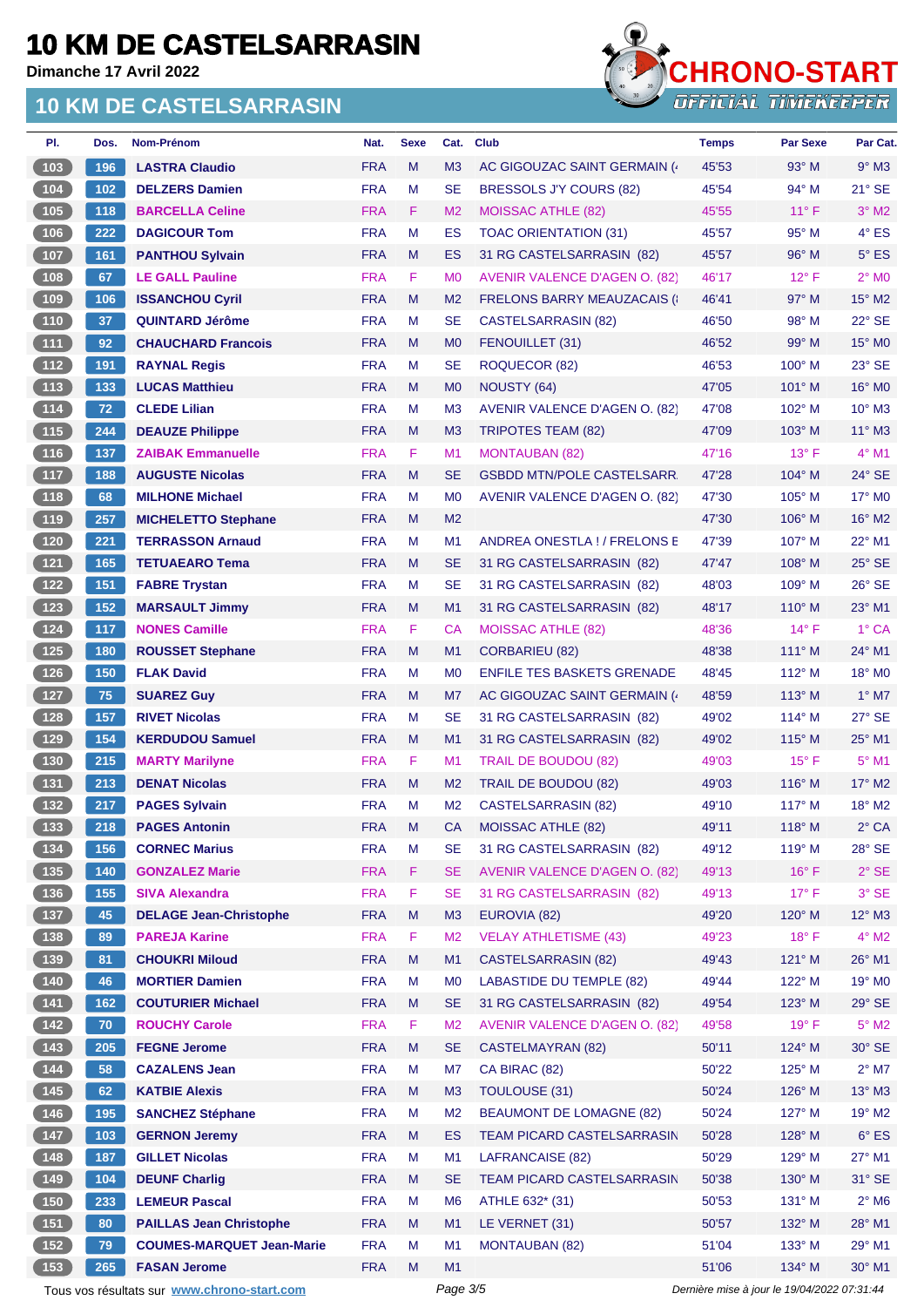**Dimanche 17 Avril 2022**

#### **10 KM DE CASTELSARRASIN**



| PI.           | Dos. | Nom-Prénom                       | Nat.       | <b>Sexe</b> | Cat.           | <b>Club</b>                        | <b>Temps</b> | <b>Par Sexe</b> | Par Cat.                   |
|---------------|------|----------------------------------|------------|-------------|----------------|------------------------------------|--------------|-----------------|----------------------------|
| 154           | 126  | <b>GARRIGUES Stephane</b>        | <b>FRA</b> | M           | M <sub>2</sub> | MOISSAC ATHLE (82)                 | 51'22        | $135^\circ$ M   | $20^\circ$ M2              |
| $455$         | 189  | <b>CAZES Séverine</b>            | <b>FRA</b> | F           | M1             | MOISSAC (82)                       | 51'22        | $20^\circ$ F    | $6^{\circ}$ M1             |
| $156$         | 40   | <b>LE NEEN Thierry</b>           | <b>FRA</b> | M           | M4             | <b>CASTELSARRASIN (82)</b>         | 51'38        | 136° M          | $6^\circ$ M4               |
| 157           | 141  | <b>EMBOULAS Jean-Marc</b>        | <b>FRA</b> | M           | M <sub>5</sub> | MEAUZAC (82)                       | 51'43        | 137° M          | $3°$ M <sub>5</sub>        |
| 158           | 41   | <b>ANDRIEU Patrice</b>           | <b>FRA</b> | M           | M <sub>2</sub> | <b>LABASTIDE DU TEMPLE (82)</b>    | 51'49        | $138^\circ$ M   | 21° M2                     |
| 159           | 253  | <b>LASSERRE Jean-Paul</b>        | <b>FRA</b> | M           | M7             | CASTELSARRASIN (82)                | 52'30        | 139° M          | $3°$ M7                    |
| 160           | 216  | <b>MARTY Nicolas</b>             | <b>FRA</b> | M           | M <sub>0</sub> | <b>TRAIL DE BOUDOU (82)</b>        | 52'53        | $140^\circ$ M   | $20^\circ$ MO              |
| 161           | 219  | <b>PIOT Freddy</b>               | <b>FRA</b> | M           | <b>SE</b>      | COULON (79)                        | 52'53        | $141^\circ$ M   | 32° SE                     |
| $162$         | 214  | <b>BORDES Annabelle</b>          | <b>FRA</b> | F           | M <sub>0</sub> | <b>TRAIL DE BOUDOU (82)</b>        | 53'15        | $21^{\circ}$ F  | $3°$ MO                    |
| $163$         | 224  | <b>FAILLIERES Alain</b>          | <b>FRA</b> | M           | M <sub>8</sub> | CASTELSARRASIN (82)                | 53'15        | $142^\circ$ M   | $1^\circ$ M8               |
| 164           | 73   | <b>AUBERT Quentin</b>            | <b>FRA</b> | M           | <b>SE</b>      | AUCAMVILLE (31)                    | 53'37        | $143^\circ$ M   | $33^\circ$ SE              |
| 165           | 134  | <b>CAILA Laurence</b>            | <b>FRA</b> | F           | M <sub>3</sub> | <b>MOISSAC ATHLE (82)</b>          | 53'45        | $22^{\circ}$ F  | $2^{\circ}$ M3             |
| (166)         | 256  | <b>BUIL Richard</b>              | <b>FRA</b> | M           | M <sub>6</sub> |                                    | 53'49        | $144^\circ$ M   | $3°$ M <sub>6</sub>        |
| 167           | 110  | <b>COULON Audrey</b>             | <b>FRA</b> | F           | M <sub>1</sub> | <b>UNION ATHLETIQUE NOHICOISE</b>  | 53'49        | $23^{\circ}$ F  | 7° M1                      |
| 168           | 177  | <b>MERLY Nicolas</b>             | <b>FRA</b> | M           | M <sub>0</sub> | SAINT MARTIN DE BEAUVILLE (47      | 54'15        | $145^\circ$ M   | 21° MO                     |
| 169           | 105  | <b>LACOSTE Cyril</b>             | <b>FRA</b> | M           | M <sub>2</sub> | <b>CASTELSARRASIN (82)</b>         | 54'18        | $146^\circ$ M   | 22° M2                     |
| $170$         | 201  | <b>GARCIA Stephanie</b>          | <b>FRA</b> | F           | M <sub>2</sub> | LAFOX(47)                          | 54'40        | $24^{\circ}$ F  | $6°$ M2                    |
| $171$         | 52   | <b>HEMAR Gabrielle</b>           | <b>FRA</b> | F           | M <sub>1</sub> | <b>URBAN RUNNERS BORDEAUX (3)</b>  | 54'51        | $25^{\circ}$ F  | 8° M1                      |
| $172$         | 185  | <b>LE MAO Yves</b>               | <b>FRA</b> | M           | M <sub>2</sub> | MONTBETON (82)                     | 54'52        | 147° M          | $23^\circ$ M <sub>2</sub>  |
| $173$         | 57   | <b>FERNANDEZ-LOBEROT Michéle</b> | <b>FRA</b> | F           | M4             | GRAGNA-RUN (31)                    | 55'05        | $26^{\circ}$ F  | $1^\circ$ M4               |
| $174$         | 55   | <b>LOBEROT Maurice</b>           | <b>FRA</b> | M           | M4             | GRAGNA-RUN (31)                    | 55'05        | $148^\circ$ M   | $7°$ M4                    |
| $\boxed{175}$ | 109  | <b>BATTIN Cécile</b>             | <b>FRA</b> | F           | M <sub>1</sub> | UNION ATHLETIQUE NOHICOISE         | 55'39        | 27° F           | $9°$ M1                    |
| 176           | 267  | <b>PLANTADE David</b>            | <b>FRA</b> | M           | M1             | <b>TEAM BINOUZE</b>                | 55'45        | $149^\circ$ M   | 31° M1                     |
| $177$         | 245  | <b>MERCADIER Nathalie</b>        | <b>FRA</b> | F           | M1             | <b>C.A.BIRAC (82)</b>              | 56'17        | $28^{\circ}$ F  | $10^{\circ}$ M1            |
| 178           | 116  | <b>BARROCAL Alice</b>            | <b>FRA</b> | F           | ES             | <b>MOISSAC ATHLE (82)</b>          | 56'41        | $29^\circ$ F    | $1^\circ$ ES               |
| 179           | 263  | <b>ZULIAN Patrick</b>            | <b>FRA</b> | M           | M <sub>5</sub> |                                    | 56'42        | 150° M          | 4° M5                      |
| 180           | 208  | <b>ROUSSEAU Yolande</b>          | <b>FRA</b> | F           | M <sub>2</sub> | <b>LAFITTOIS TRAIL (82)</b>        | 56'46        | $30^\circ$ F    | $7^\circ$ M2               |
| $\boxed{181}$ | 164  | <b>MERIGUET Jean Claude</b>      | <b>FRA</b> | M           | M7             | <b>MONTPEZAT RANDO (82)</b>        | 57'08        | $151^\circ$ M   | 4° M7                      |
| 182           | 206  | <b>BACHERE Veronique</b>         | <b>FRA</b> | F           | M <sub>3</sub> | <b>TEAM RERE /UAG RUNNING GAIL</b> | 57'09        | 31° F           | $3°$ M $3$                 |
| 183           | 27   | <b>LEHOUCQ Gwenael</b>           | <b>FRA</b> | M           | M <sub>2</sub> | MOISSAC (82)                       | 57'10        | 152° M          | 24° M2                     |
| 184           | 148  | <b>LONGUEVILLE Anne</b>          | <b>FRA</b> | F           | M0             | <b>MONTPEZAT DE QUERCY (82)</b>    | 57'32        | 32° F           | 4° MO                      |
| 185           | 149  | <b>LARROQUE Alexia</b>           | <b>FRA</b> | F           | <b>SE</b>      | <b>MONTPEZAT DE QUERCY (82)</b>    | 57'33        | 33° F           | 4° SE                      |
| 186           | 139  | <b>DUBURC Cyril</b>              | <b>FRA</b> | M           | M <sub>0</sub> | <b>MANSONVILLE (82)</b>            | 57'35        | 153° M          | 22° MO                     |
| $187$         | 173  | <b>RICO Jean-Christophe</b>      | <b>FRA</b> | M           | M4             | <b>GSBDD MTN/POLE CASTELSARR.</b>  | 57'59        | $154^\circ$ M   | $8^\circ$ M4               |
| (188)         | 174  | <b>PHILOREAU Sebastien</b>       | <b>FRA</b> | M           | M <sub>0</sub> | CASTELSARARSIN (82)                | 58'04        | 155° M          | 23° MO                     |
| 189           | 203  | <b>LAFON Serge</b>               | <b>FRA</b> | M           | M7             | <b>CASTELSARRASIN (82)</b>         | 58'27        | 156° M          | $5^\circ$ M7               |
| 190           | 28   | <b>DUMONT Renaud</b>             | <b>FRA</b> | M           | M <sub>2</sub> | SAUVETERRE (82)                    | 58'41        | 157° M          | 25° M2                     |
| (191)         | 29   | <b>BOYER Géraldine</b>           | <b>FRA</b> | F           | M <sub>2</sub> | SAUVETERRE (82)                    | 58'42        | 34° F           | $8^\circ$ M2               |
| (192)         | 86   | <b>MAYANOBE Pierre</b>           | <b>FRA</b> | M           | M <sub>8</sub> | <b>CASTELSARRASIN (82)</b>         | 58'43        | 158° M          | $2^{\circ}$ M <sub>8</sub> |
| 193           | 170  | <b>LECONTE Julien</b>            | <b>FRA</b> | M           | M <sub>2</sub> | <b>K-TEAM (82)</b>                 | 58'46        | 159° M          | 26° M2                     |
| (194)         | 171  | <b>TISSANDIE Emma</b>            | <b>FRA</b> | F           | <b>ES</b>      | <b>K-TEAM (82)</b>                 | 58'46        | $35^{\circ}$ F  | $2^{\circ}$ ES             |
| $195$         | 63   | <b>PÉARD Yves-Marie</b>          | <b>FRA</b> | M           | M <sub>5</sub> | <b>MONTAUBAN (82)</b>              | 59'00        | 160° M          | $5^\circ$ M5               |
| (196)         | 71   | <b>VERDIER Alban</b>             | <b>FRA</b> | M           | M <sub>9</sub> | AVENIR VALENCE D'AGEN O. (82)      | 59'13        | 161° M          | 1° M9                      |
| 197           | 60   | <b>MILLET Sebastien</b>          | <b>FRA</b> | M           | <b>SE</b>      | SAINT NICOLAS DE LA GRAVE (82      | 59'17        | 162° M          | 34° SE                     |
| (198)         | 197  | <b>HOZJAN Coralie</b>            | <b>FRA</b> | F           | <b>SE</b>      | ST ETIENNE DE TULMONT (82)         | 59'27        | 36°F            | $5^\circ$ SE               |
| (199)         | 87   | <b>BEART Dorian</b>              | <b>FRA</b> | M           | CA             | AUSSONNE (31)                      | 59'53        | 163° M          | 3° CA                      |
| 200           | 114  | <b>MARTINEZ Philippe</b>         | <b>FRA</b> | M           | M4             | UNION ATHLETIQUE NOHICOISE         | 59'59        | 164° M          | $9°$ M4                    |
| 201           | 53   | <b>DENIMAL CUBERO Manon</b>      | <b>FRA</b> | F           | <b>SE</b>      | SAINT-ORENS-DE-GAMEVILLE (31       | 1h00'01      | 37° F           | $6°$ SE                    |
| 202           | 264  | <b>DA COSTA Marie-Claude</b>     | <b>FRA</b> | F           | M7             | <b>CA CAUSSADAIS (82)</b>          | 1h00'09      | 38° F           | $1^\circ$ M7               |
| 203           | 82   | <b>MILLIEN Gaelle</b>            | <b>FRA</b> | F           | M <sub>2</sub> | <b>TONNEINS (47)</b>               | 1h00'25      | 39° F           | $9°$ M2                    |
| 204           | 66   | <b>TOMA Corinne</b>              | <b>FRA</b> | F           | M <sub>0</sub> | <b>ISSUS (31)</b>                  | 1h00'54      | $40^{\circ}$ F  | $5^\circ$ MO               |
|               |      |                                  |            |             |                |                                    |              |                 |                            |

Tous vos résultats sur **[www.chrono-start.com](https://www.chrono-start.com/)** Page 4/5 Page 4/5 Dernière mise à jour le 19/04/2022 07:31:44